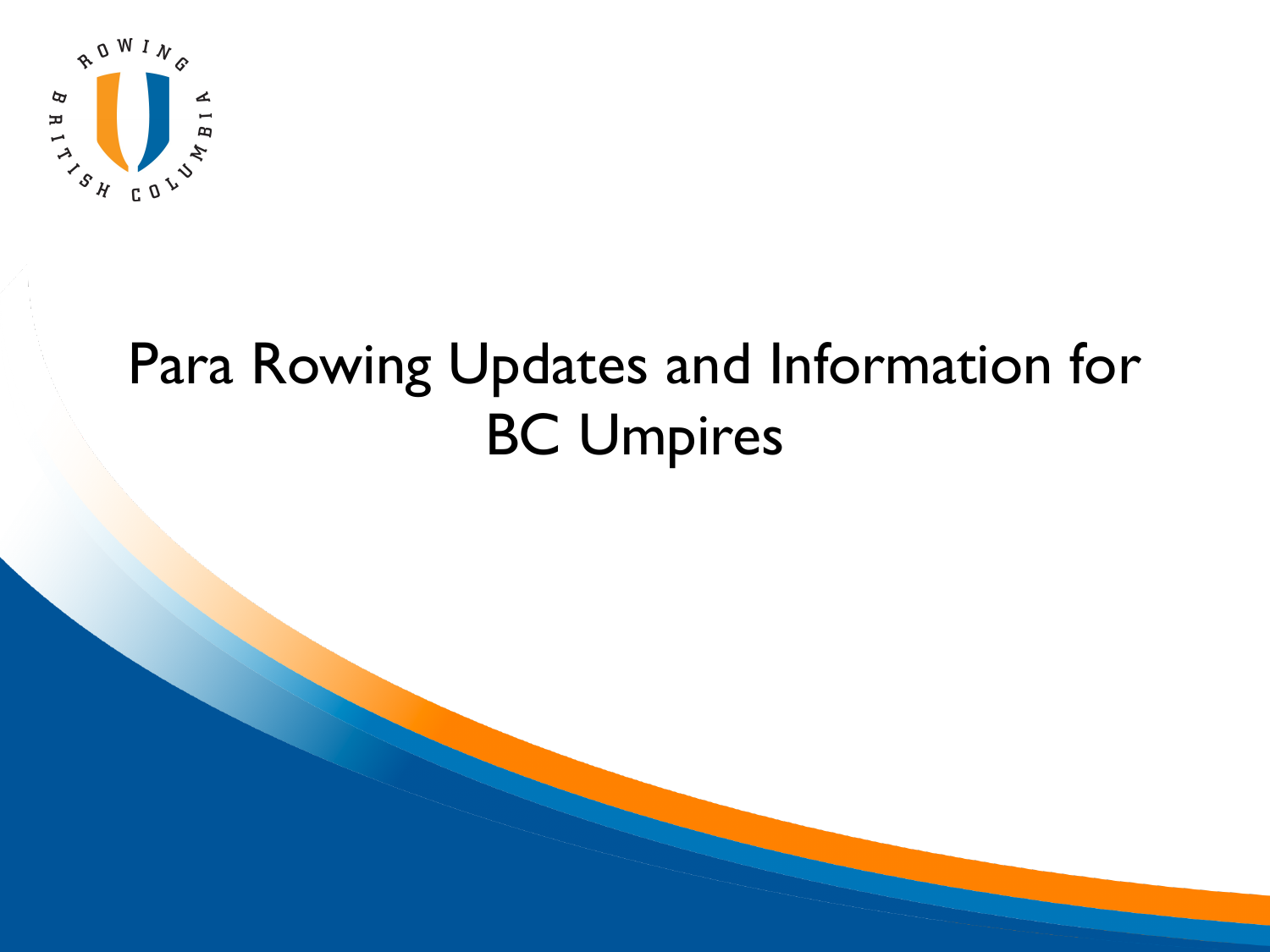

### AGENDA

- Boat Classes/Classification
- Equipment/Boats/Strapping
- Para Etiquette
- Control Commission
- Safety/Rescues
- Staggered starts/Static Umpiring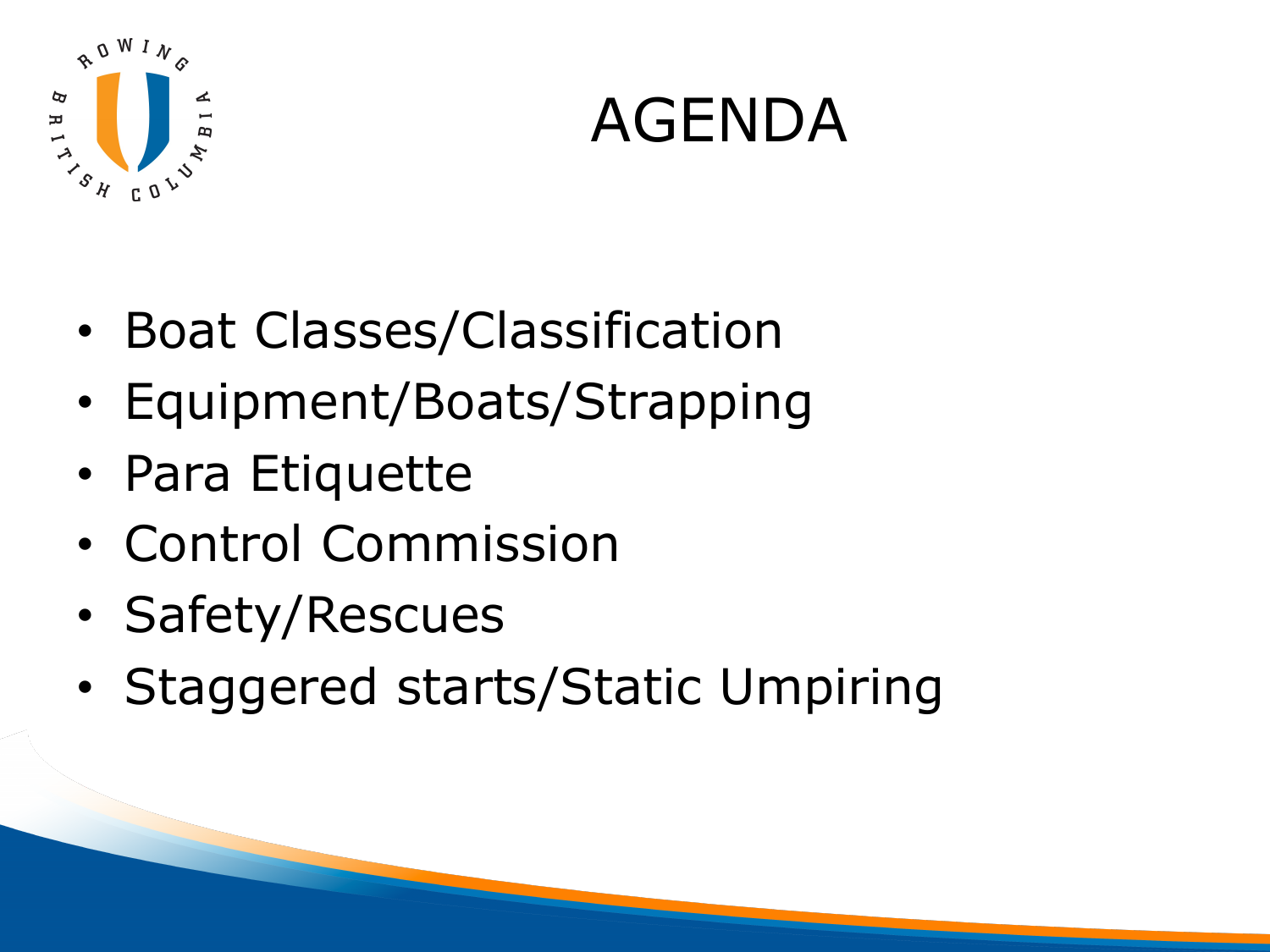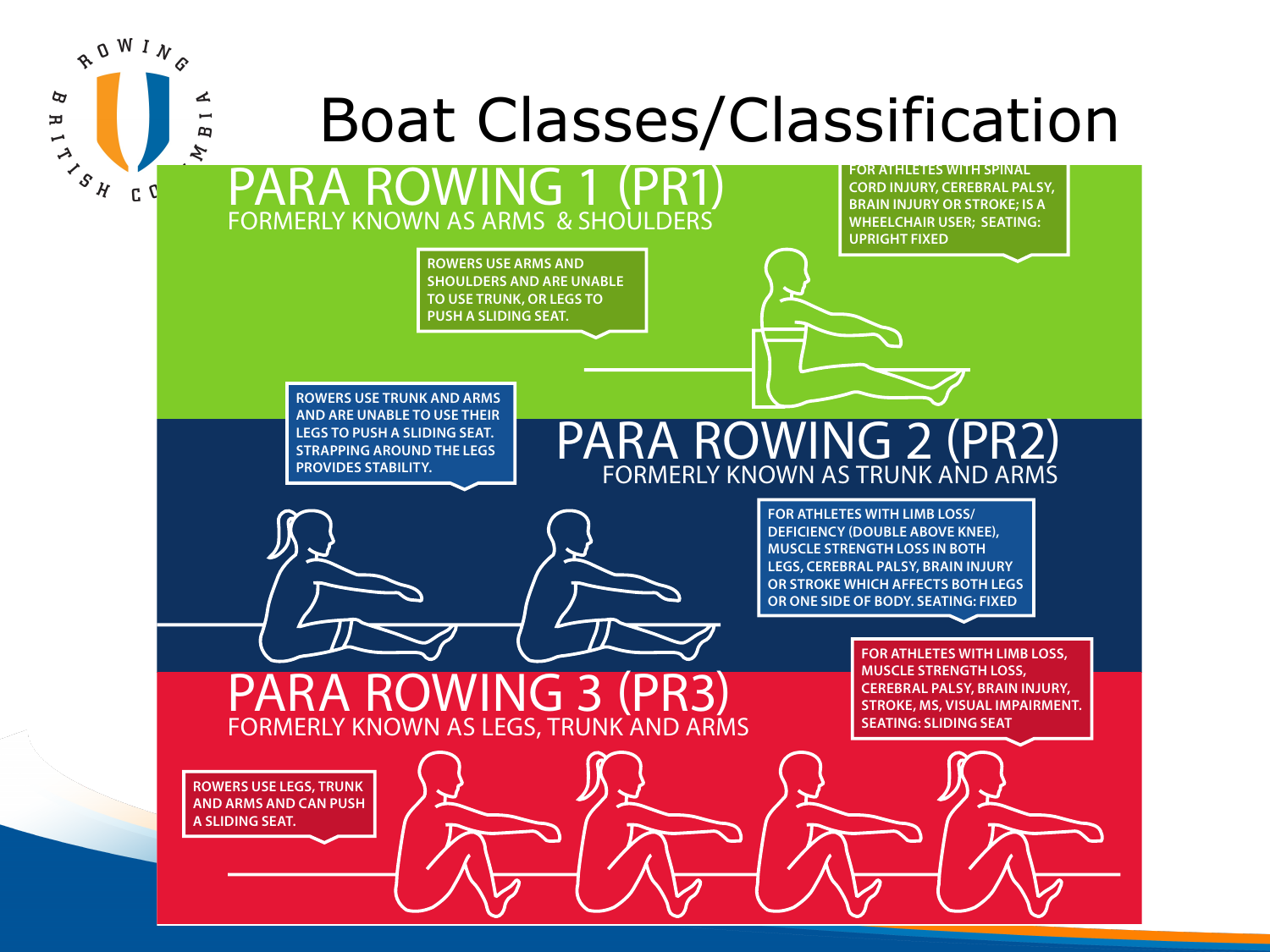

# Para Times (2k) WC 2018

| <b>BOAT CLASS</b> | <b>TIME</b> |
|-------------------|-------------|
| PR1W1X            | 10:13.63    |
| PR1M1X            | 09:16.90    |
| PR2W1X            | 09:39.70    |
| PR2M1X            | 08:35.90    |
| PRSMIX2X          | 08:02.64    |
| PR34+             | 07:00.36    |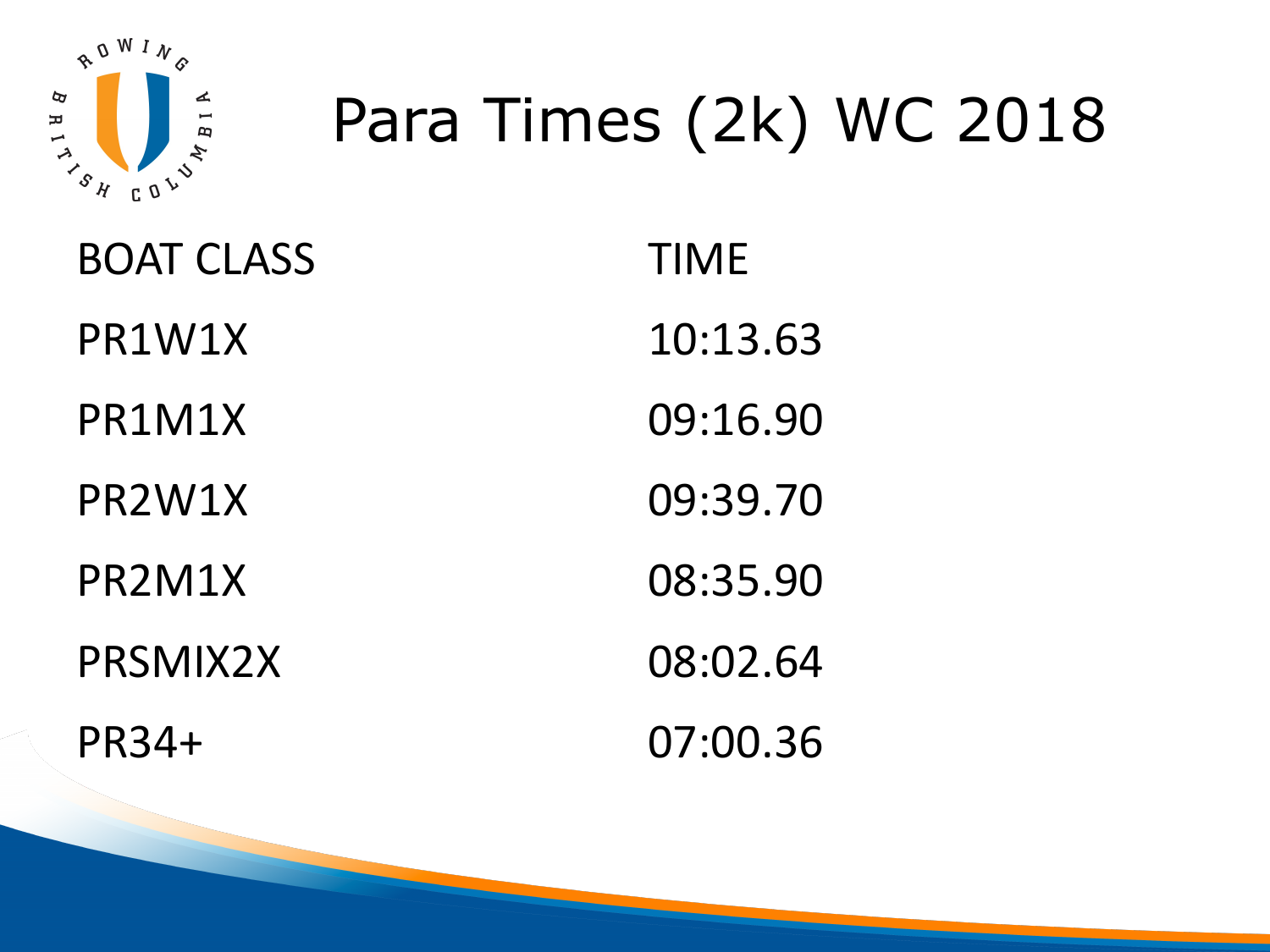

## EQUIPMENT/BOATS

#### PR1

- Hull and pontoons are FISA compliant
- Fixed seat and pontoons mandatory
- PR1 must comply with strapping rules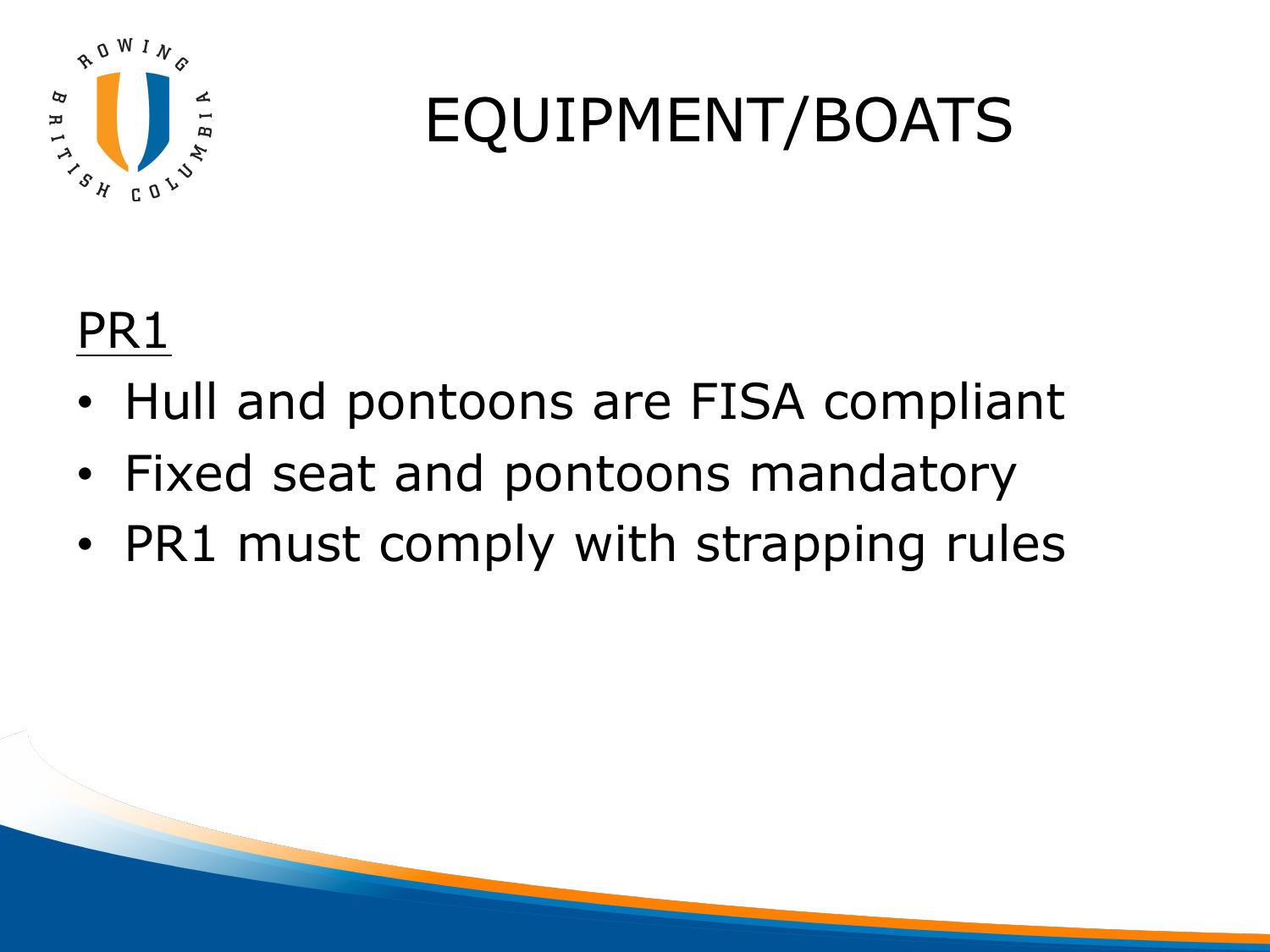

# EQUIPMENT/BOATS

#### PR1 Strapping

- Trunk strap mandatory (safety only)
- Updated from current RCA Rule book
- Other strapping optional
- Straps must release in same manner and direction
- Contrasting colour to racing uniform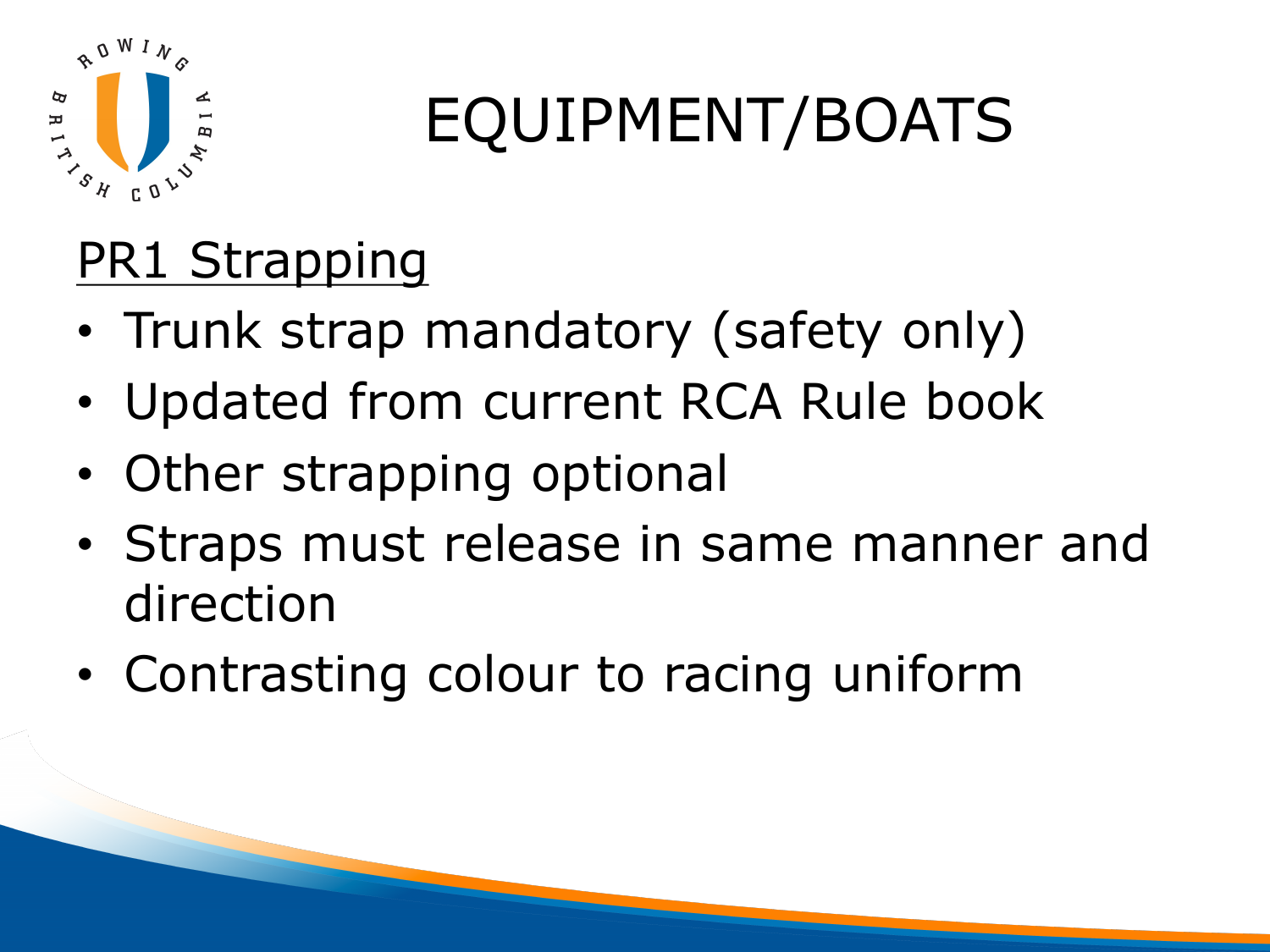

## EQUIPMENT/BOATS

#### PR2

- Hull is FISA compliant
- Fixed seat
- Pontoons optional **Strapping**
- Leg strapping optional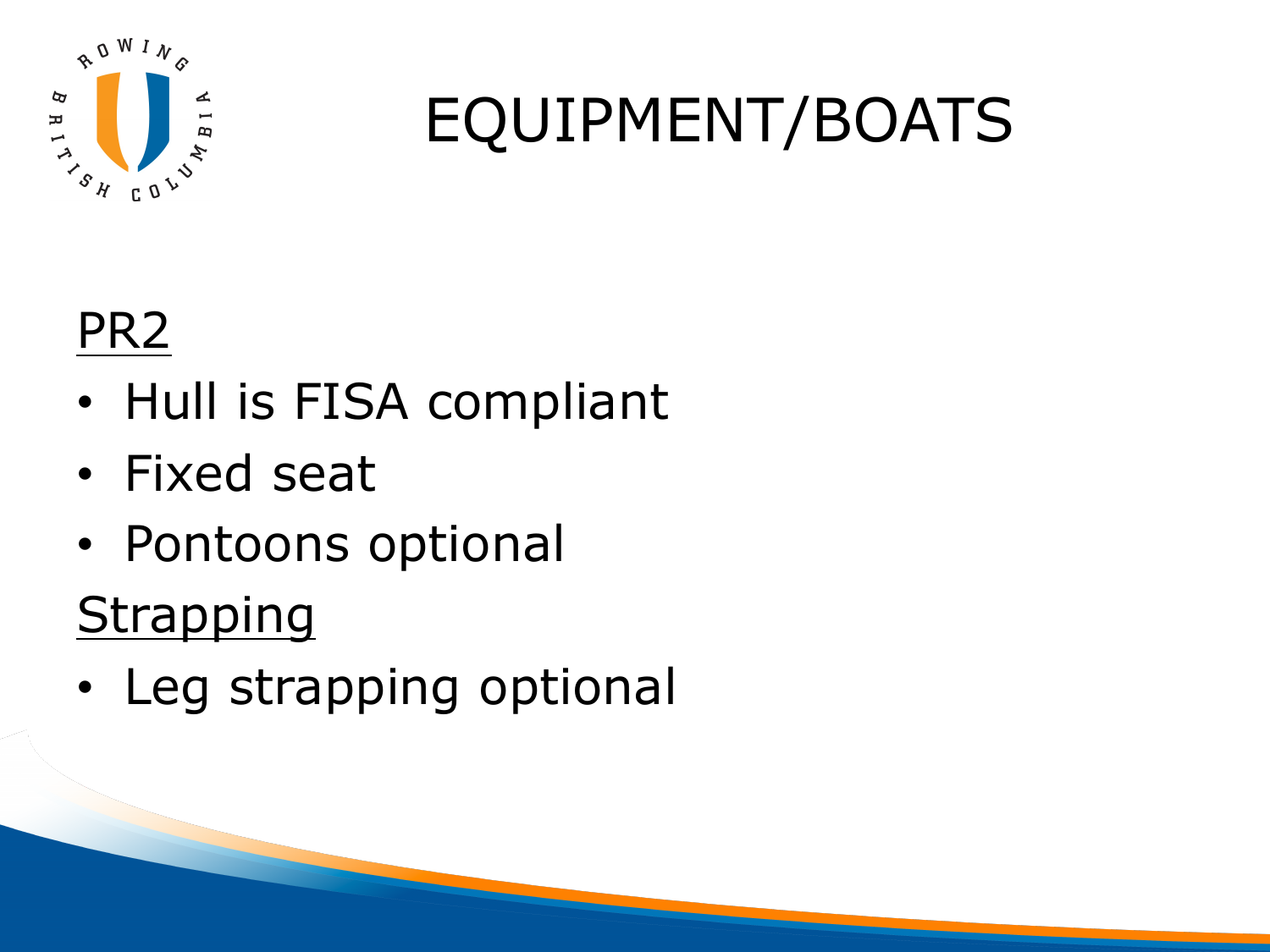

## EQUIPMENT AND BOATS

PR3

• Boats used in PR3 Mix4+ events shall be subject to the same restrictions as those for coxed fours  $(4+)$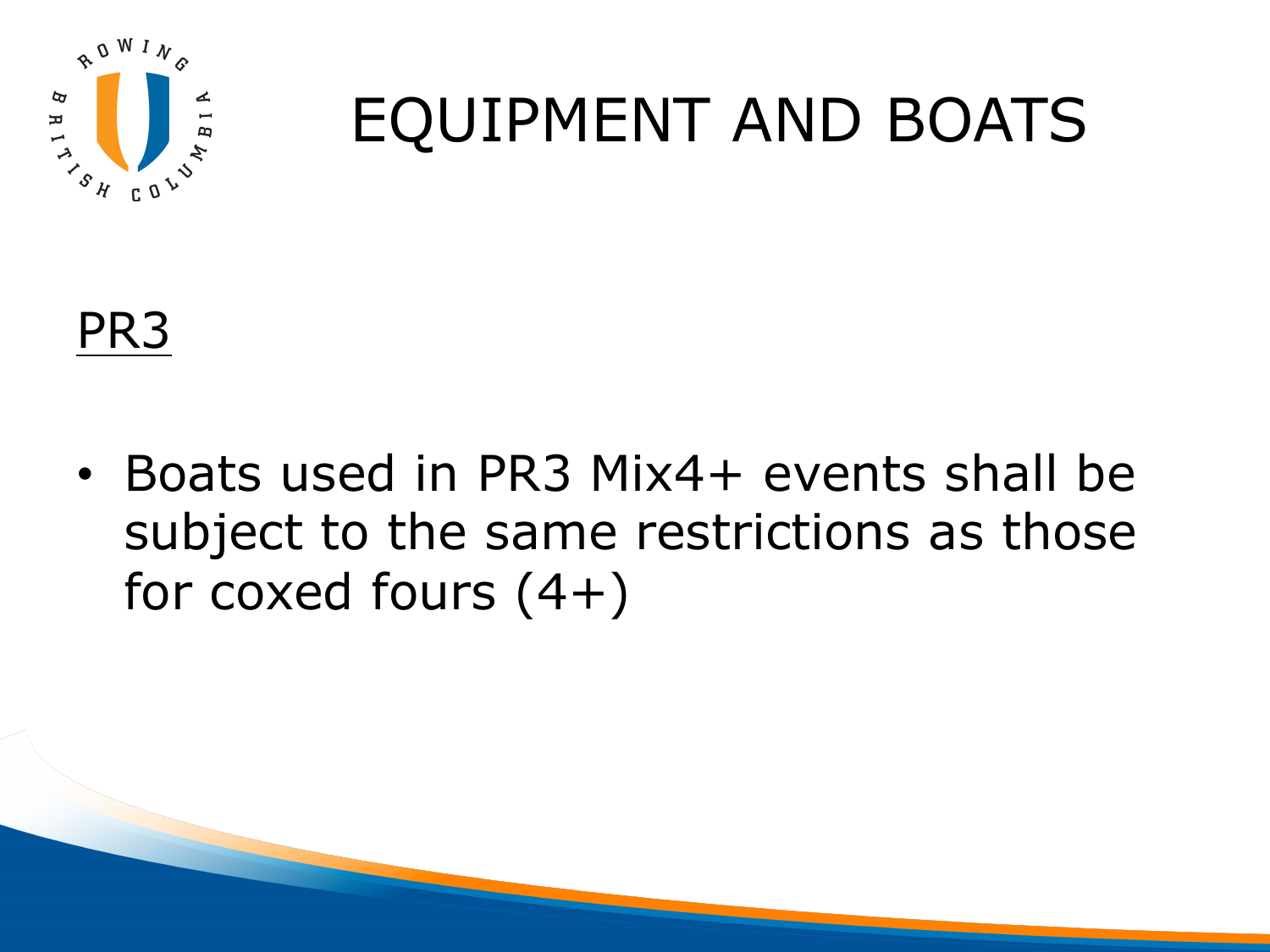

# PARA 'ETIQUETTE'

- Umpires role is to judge fairness and safety
- Don't differentiate between para athletes and non-disabled athletes
- Refrain from speaking to para athletes in a different manner to non-disabled athletes
- If an athlete is visually impaired or in a wheel chair please think about your location when interacting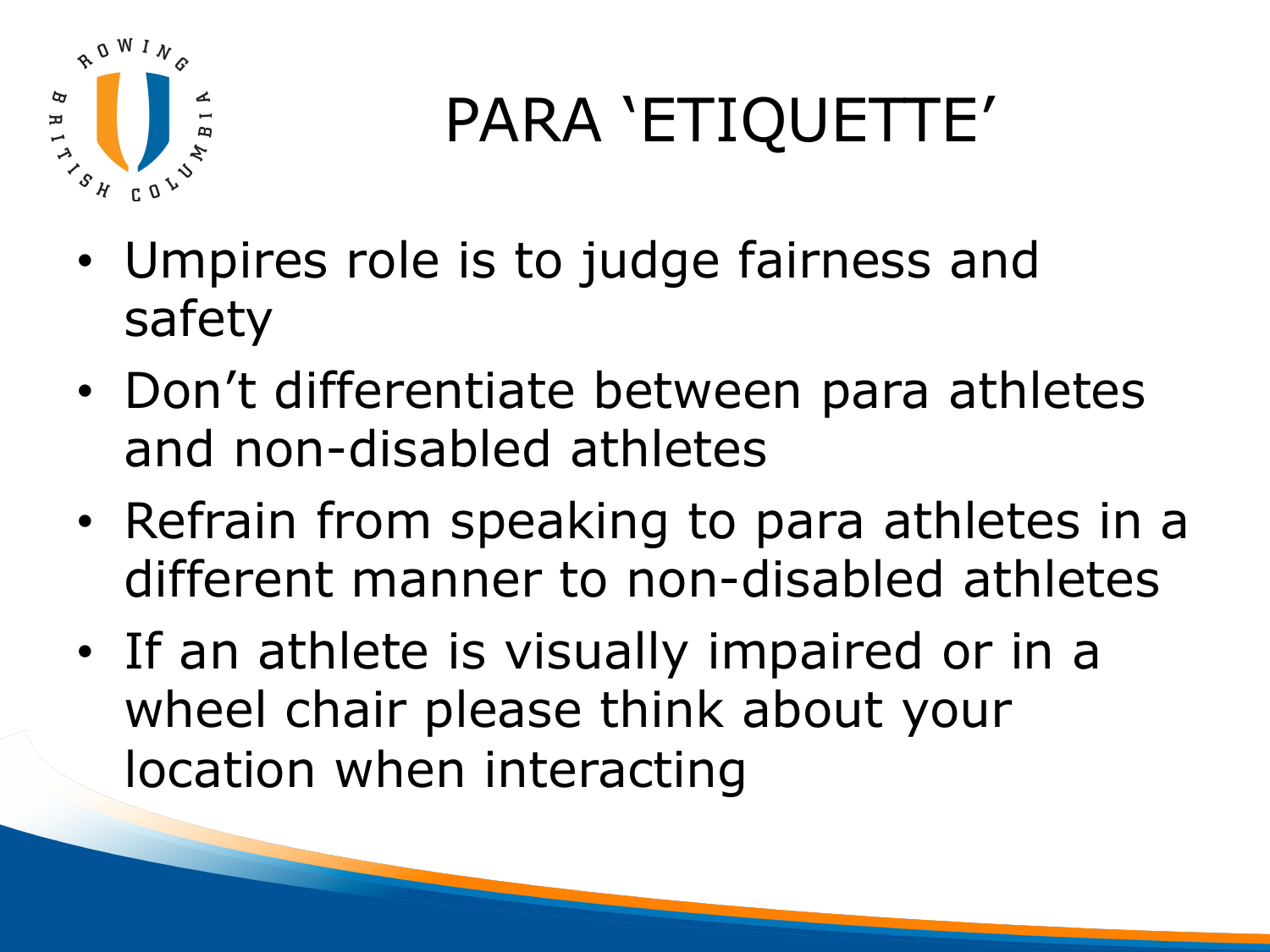

## CONTROL COMMISSION

- Check straps (if applicable)
- Bow ball
- Foot stretchers
- Communicate with start and finish if exceptions to the rules of racing, or if visually impaired athletes are involved
- Communicate with safety boats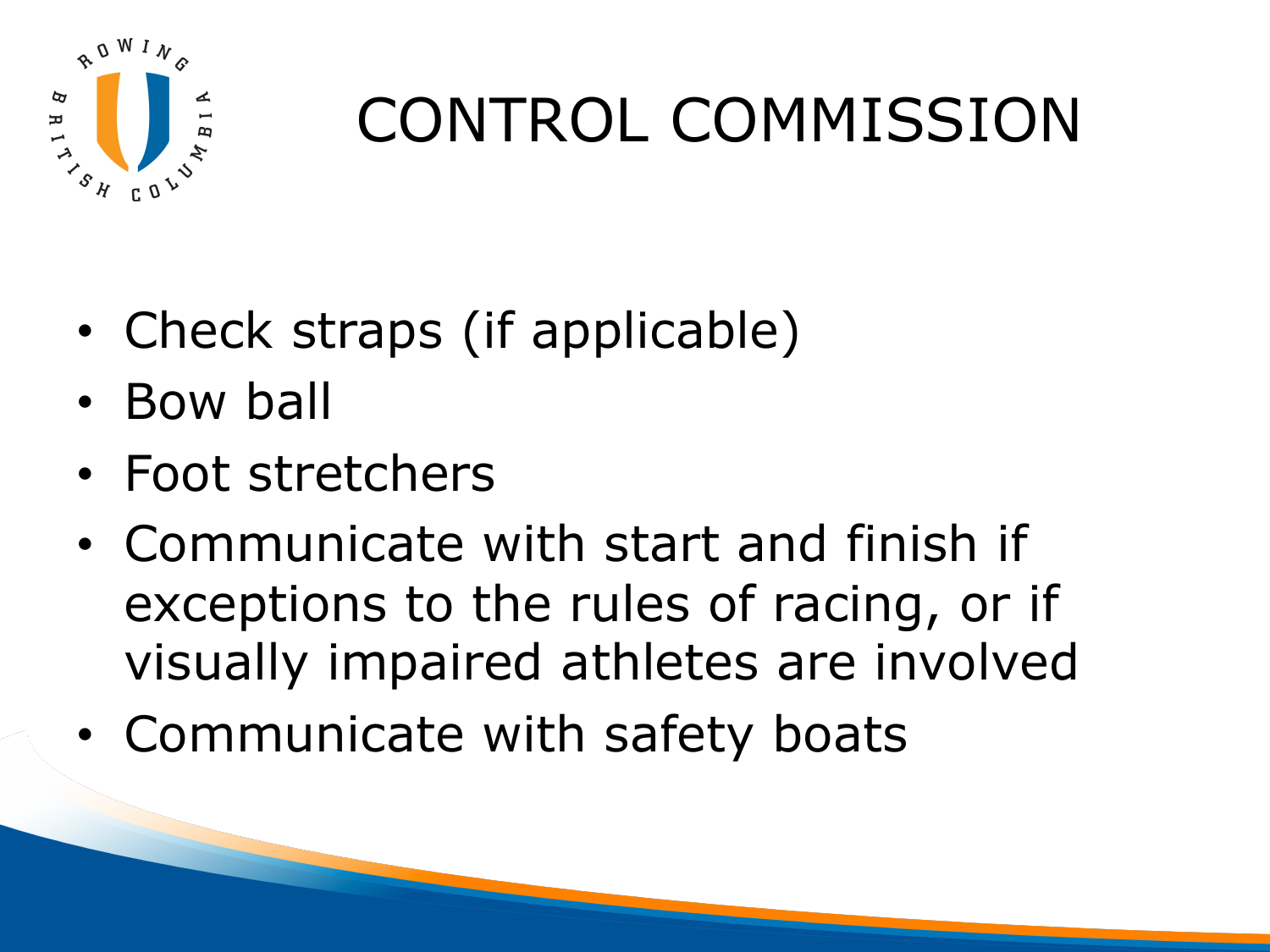

## Exceptions to the Rules of Racing

• Exception to Point 3 of the FISA Regulations, Eligibility (Rule 19) in order that for this regatta any athletes may enter events as PR1, PR2 or PR3, even if they do not meet the FISA definition for these classifications, or if they have not yet been formally classified.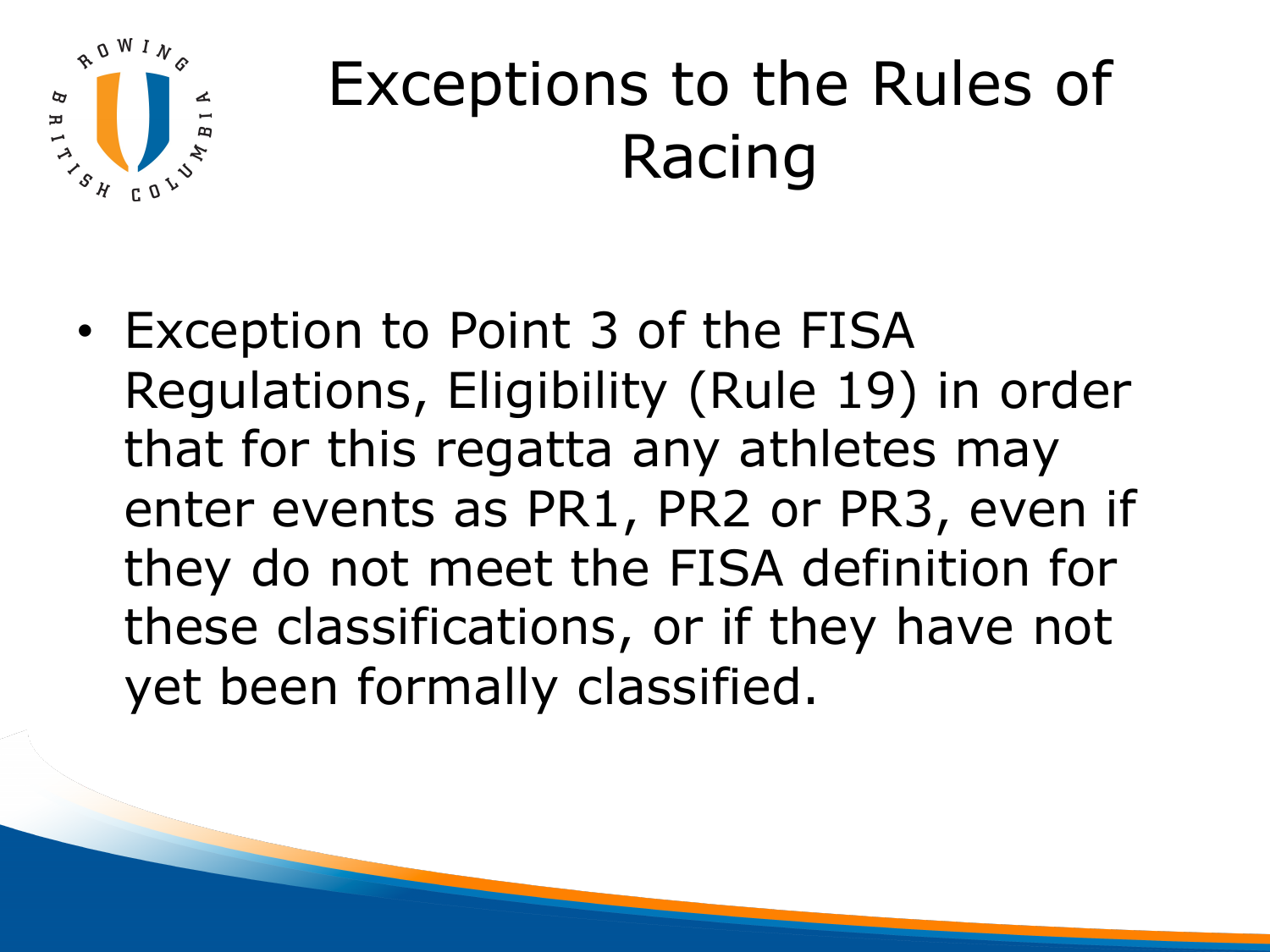

# SAFETY/RESCUES

- PR1 athletes must be able to get out of strapping if capsized
- Safety boats and umpires should be vigilant when PR1 boats are racing
- Rescue personnel must be prepared to help in the water if needed, as they would for non-disabled athletes
- Capsizing is rare, athletes can swim well